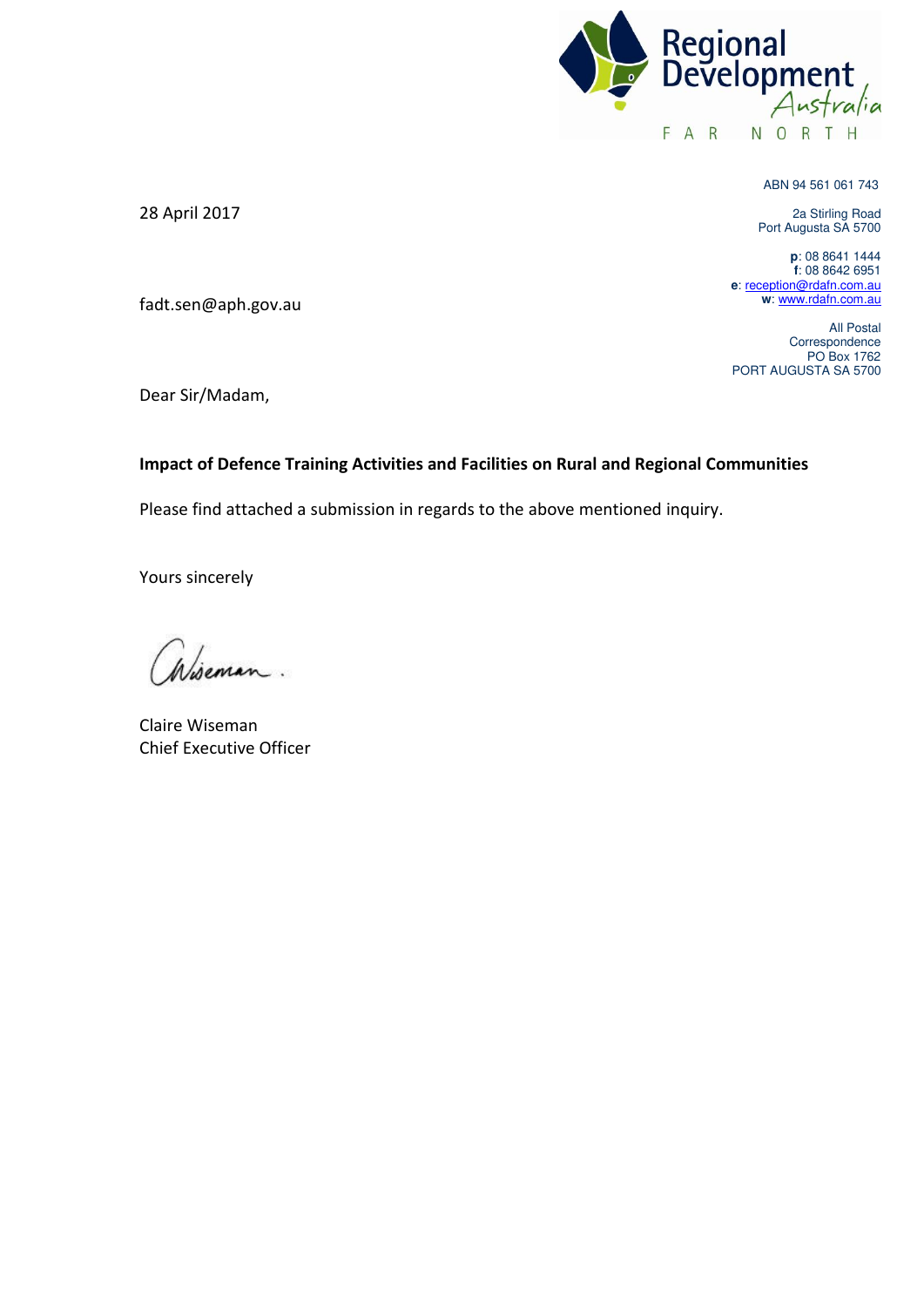### **SUBMISSION FOR THE INQUIRY INTO THE IMPACT OF DEFENCE TRAINING ACTIVITIES AND FACILITIES ON RURAL AND REGIONAL COMMUNITIES**

## **The Far North SA Region**

The Far North region of South Australia, as per Regional Development Australia Committee boundaries, covers approximately 80% of South Australia. The area has a land mass of just under 800,000km<sup>2</sup> with a population of <sup>1</sup>28,212 and incorporates the Anangu Pitjantjatjara Yankunytjatjara Lands. The region takes in the iconic Flinders Ranges and Outback region, popular and well visited tourism destinations in the State. The Flinders Ranges is also now recognised as a National Landscape.

The main townships in the region include (but are not limited to) Port Augusta, Quorn, Hawker, Leigh Creek, Copley, Lyndhurst, Marree, Innamincka, William Creek, Oodnadatta, Marla, Mintabie, Coober Pedy, Glendambo, Pimba, Woomera and Roxby Downs. Some of these remote townships are between 800 - 1,000 kilometres from Port Augusta, the largest city in the region (population of <sup>1</sup>13,985).

A region's comparative advantage can stem from various resources, such as its geographical location, availability of natural resources, the existence of industry clusters, access to infrastructure or the skill profile of the local population. These underlying attributes influence the types of economic activity that are likely to be successful. They also have implications for development initiatives, which are generally more effective where they build on an existing strength.

The Far North region is also home to the Department of Defence Cultana Training Facility and the Woomera Range Complex.

### **Consultation and Communication with Local Government and Community Organisations**

Regional Development Australia Far North (RDAFN) has worked with the Defence industry for a number of years, particularly in relation to the expansion of the training facility at Cultana, near Port Augusta. This partnership has been successful and we have enjoyed reasonable two way communication. However, the end results haven't always delivered good outcomes for local and regional businesses. For example, extensive work was carried out with the Department of Defence in 2009 when RDAFN hosted a forum titled "Dealing with Defence", via a request from the Department of Defence to host it. The forum focused on creating business opportunities by supplying goods and services to Defence. The session was well attended by local and regional businesses. However, soon after the session was conducted, the Department of Defence withdrew contact with local suppliers, no explanation was given. RDAFN and local suppliers attempted to contact the Department of Defence but were advised to seek sub-contracts with major contract holders who deal directly with the Department. No follow up explanation or contact was received from the Department. Unfortunately, this incident tainted local supplier's confidence in future dealings with the Department.

Since then RDAFN has continued to work with local businesses and suppliers and promote opportunities when Defence contracts have opened up, as follows:

 February 2010 – RDAFN assisted organise and promote community information sessions in Port Augusta and Whyalla for the Cultana Expansion Project.

 $\overline{a}$ 

<sup>&</sup>lt;sup>1</sup> ABS Census Data, 2011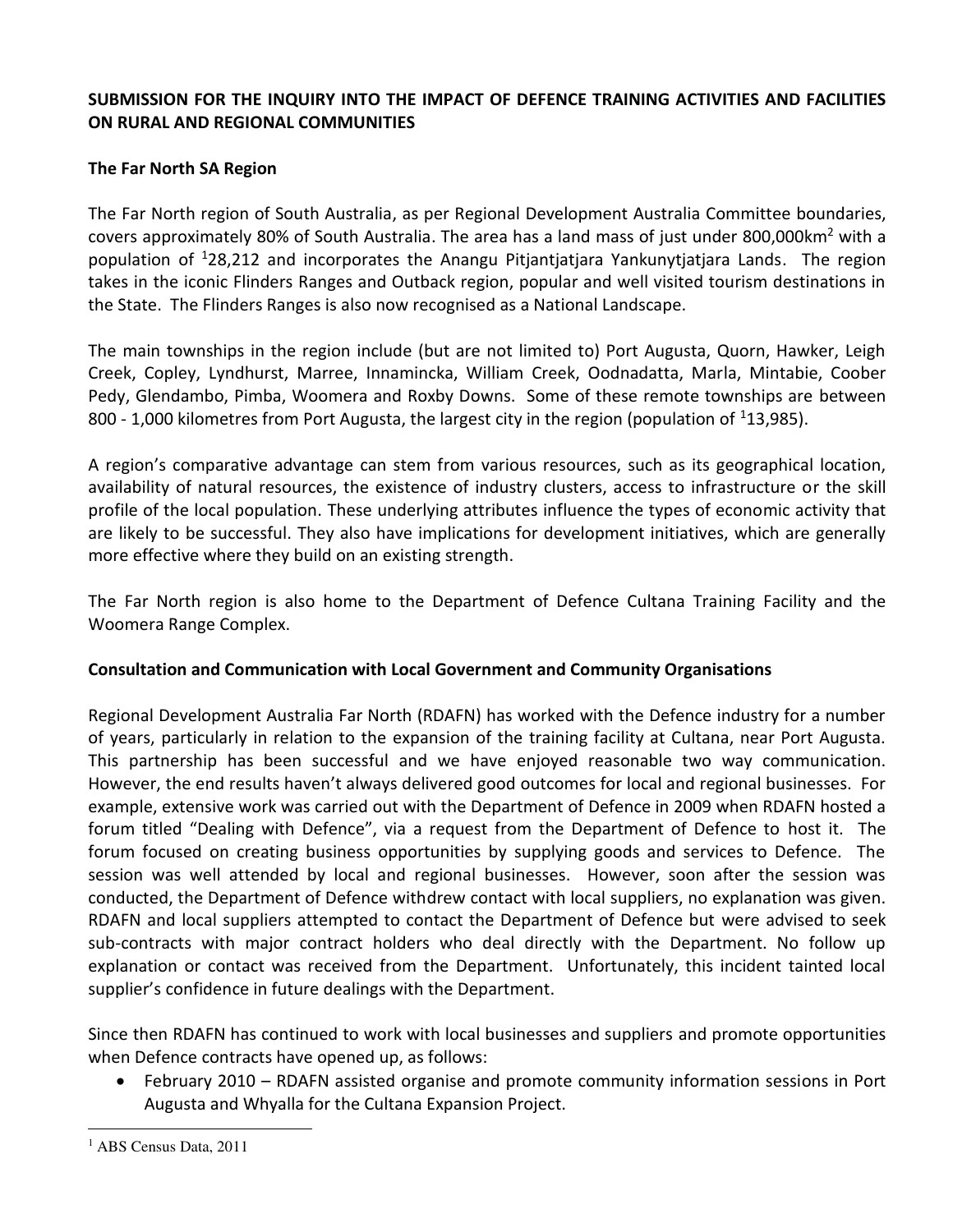- September 2012 Department of Defence Supply of Foodstuffs Contract for Cultana Training Facility – RDAFN worked with local small businesses e.g. butchers, fruit store etc, and assisted in completing documentation to be pre-qualified.
- December 2014 Promotion of Cultana Expansion Tendering opportunities briefing held in Port Augusta on 11 December 2014 with the Project Director from the Department of Defence in attendance. More than 100 contractors attended this briefing.
- March 2015 Worked with Rowan Ramsey, Federal Member for Grey to promote the requirements for businesses who wish to tender for the Cultana Expansion project including procurement requirements and general information.

The briefing session held on 11 December 2014 is particularly relevant in terms of this submission, where it was promoted heavily that local contractors would have access to a large number of the construction contracts for the \$70m expansion of the Cultana training facility. Unfortunately, this didn't turn out to be the case.

The history of communication with the Department of Defence is varied. In the past, RDAFN has had a good relationship with them and has liaised closely regarding various projects and exercises in the region. However, over time this relationship has dwindled, which could be the result of key contact people moving on from the Department. It is very worthwhile revisiting and rebuilding these relationships. RDAFN plays a key role in forwarding information to other organisations and businesses which in turn builds the profile for the Department of Defence and keeps communication lines open. In small and regional communities and areas, this is important. With a large training facility such as Cultana the local businesses and organisations need to feel part of the facility and have some sort of ownership and pride in the facility being situated here. This can be achieved by the Department of Defence opening up the lines of communication and access to the facility e.g. guided tours once a year or the offer of more presentations to local community organisations.

Appendix A outlines results from a survey RDAFN conducted regarding the information sessions that were held in 2014 regarding pre-qualification for Defence contracts. The results show that the information sessions were heavily promoted by RDAFN and local members of Parliament, not by Defence. This is particularly important to note. RDAFN plays a key role in the dissemination of information on behalf of the Department of Defence, however, without this role there is a concern that information would not be disseminated and received.

## **Economic, Social and Environmental Impacts**

In December 2011 RDAFN provided a response to the Cultana Training Area Expansion – Public Environment Report dated October 2011. This response supported the expansion project but highlighted a few environmental concerns for example, ensuring that dust, noise and visual disturbances are kept to a minimum and that army exercises are spread out across the land to reduce the impact on native flora and fauna. To our knowledge, dust and noise and kept to a minimum where possible, and we understand that native flora and fauna audits are being carried out to ascertain impact.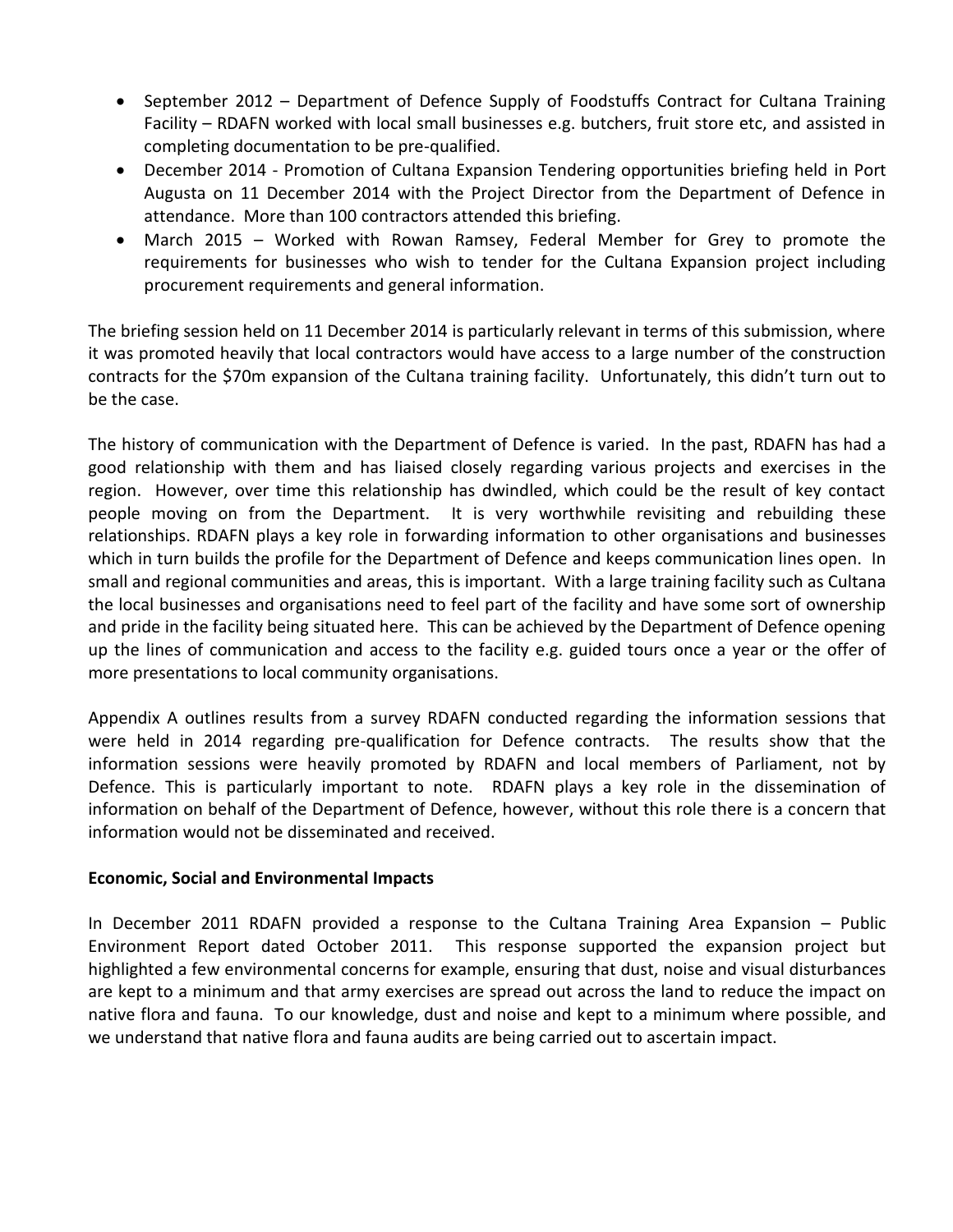The response letter also highlighted economic issues around the acquisition of pastoral land and the effects of disruptions to flights at the Port Augusta Airport due to additional restricted airspace over the Cultana area. Once again we are unaware of any major disruptions or effects this has had.

Further economic issues and impacts are discussed in other areas of this submission e.g. utilisation of local suppliers.

# **Utilisation of Local Suppliers and Service Providers to Achieve Value For Money**

The Department of Defence provides the following information on the Cultana Area Expansion Project, Frequently Asked Questions website<sup>2</sup>:

## *Will the expansion of Cultana create jobs for locals?*

*Media reports that suggested there will be large number of jobs created as a result of the expanded training area are misleading. The project will generate short-term employment during the construction phase through on-site labour and construction materials fabrication and supply. This will have a positive economic impact on local communities.* 

*The proposed works, including training facilities, camp accommodation and environmental sustainability works will be delivered by one or more Head contracts. Defence anticipates that local building sub-contractors would be employed on a large proportion of the construction works by the Head Contract. Increased use of the expanded Cultana Training Area by the Australia Defence Force will provide further opportunities for the local communities through the purchasing of supplies.* 

## *What opportunities will there be for local business from Whyalla and Port Augusta?*

*The purchasing of fresh rations is managed by Defence's Garrison Support Service Contractor in South Australia. The contractor is required to utilise local suppliers where possible.* 

*All suppliers must be Hazard Analysis Critical Control Point (HACCP) accredited to comply with Defence contractual requirements.* 

*Basic rations such as bread and mils are currently sourced locally.* 

Refer to Appendix A for results from a survey recently carried out by RDAFN in relation to the use of local suppliers for the Cultana training facility and expansion project. This survey shows mixed results in terms of local businesses experience with working with Defence contracts. RDAFN is aware of some local businesses outside of this survey that they have worked with and who have had fantastic results from the presence of Defence in the region. These include everything from the local hairdressers and pizza shops to wholesale food suppliers.

It is important to note that the majority of local and regional businesses are small and medium enterprises (SMEs). Therefore, when dealing with a large Department such as Defence, it is quite daunting for these SMEs to go through the rigorous procurement and prequalification processes that are sometimes required. RDAFN did extensive work with local suppliers and businesses and assisted them

 $\overline{a}$ <sup>2</sup> http://www.defence.gov.au/id/cultana/FAQs.asp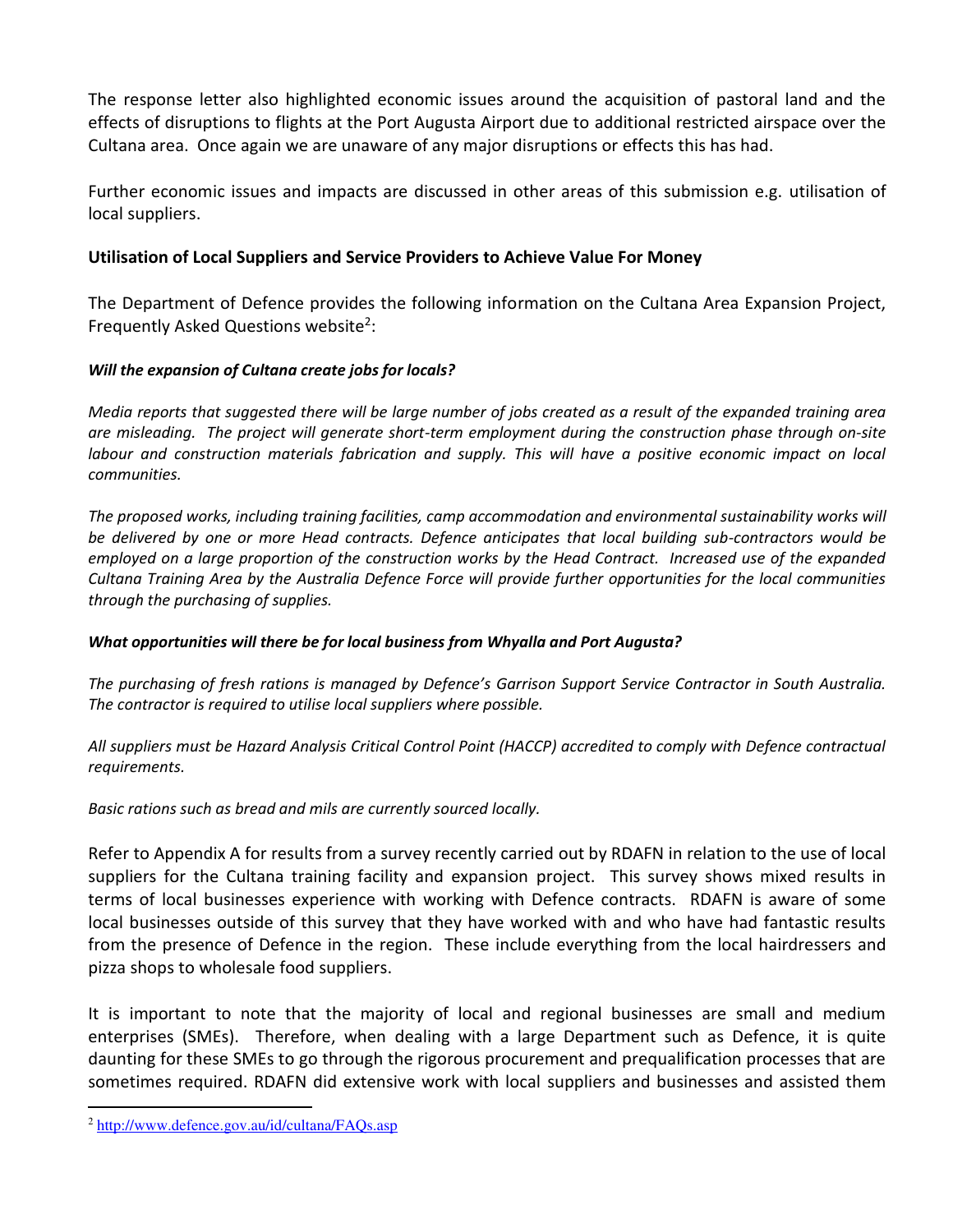with the paperwork and requirements for the prequalification process. Without this assistance, these businesses may not have been able to complete the paperwork.

Sometimes the sourcing of just basic rations such as bread and milk locally are not always seen as enough from other businesses.

It is recommended that Department of Defence carefully consider the use of local and suppliers for other goods and seek to engage with organisations such as RDAFN and Business Port Augusta who can give an overview of what local and regional businesses have to offer as well as provide a platform for ongoing engagement with these.

The <sup>3</sup>Commonwealth Procurement Rules state that *The Australian Government's procurement framework is non-discriminatory. All potential suppliers to government must, subject to these CPRs, be treated equitably based on their commercial, legal, technical and financial abilities and not be discriminated against due to their size, degree of foreign affiliation or ownership, location, or the origin of their goods and services.*

For small and medium enterprises it states, *To ensure that Small and Medium Enterprises (SMEs) can engage in fair competition for Australian Government business, officials should apply procurement practices that do not unfairly discriminate against EMSs and provide appropriate opportunities for SMEs to compete. Officials should consider, in the context of value for money:* 

- *a. the benefits of doing business with competitive SMEs when specifying requirements and evaluating value for money;*
- *b. barriers to entry, such as costly preparation of submissions, that may prevent SMEs from competing;*
- *c. SMEs capabilities and their commitment to local or reginal markets; and*
- *d. The potential benefits of having a larger, more competitive supplier base.*

*The Australian Government is committed to non-corporate Commonwealth entities sourcing at least 10 per cent of procurement by value from SMEs.*

*Rules that must be complied with in undertaking procurement are denoted by the term must. The term 'should' indicates good practice.* 

The Commonwealth Procurement Rules need to be highlighted at this point, in particular the reference to businesses not being discriminated against due to their size or technical and financial abilities. It is sometimes too easy for goods and services to be sought from larger companies and businesses and whilst the promise is often made to access or utilise local labour or sub-contracts for goods and supplies, this is not necessarily carried out. It is recommended that all major contracts or head-deeds with companies have a clause which specified that goods, services and labour must be sourced locally for any sub-contracts where possible and that they must show that they have made the effort to do this.

 $\overline{a}$ 

<sup>&</sup>lt;sup>3</sup> Commonwealth Procurement Rules, Effective from July 2014, Pages 7 & 16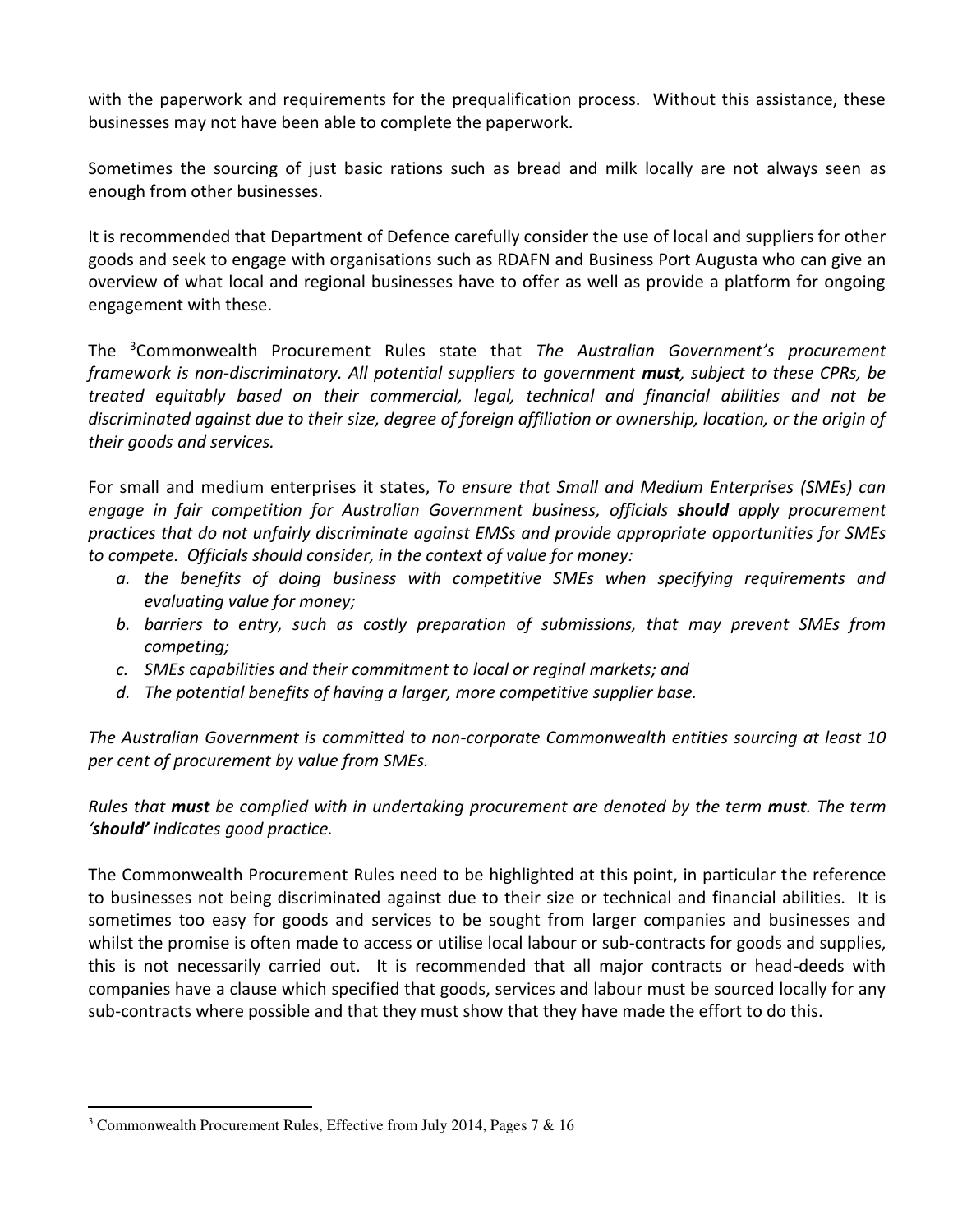Some excerpts from the <sup>4</sup>Defence Industry Policy Statement are as follows:

*The First Principles Review established a strong case for organisational change and to Defence's approach to interacting with industry. The First Principles review was critical of the current 'one size fits all' approach to procurement strategy as it inhibits strategic engagement with industry….*

*…move to a leaner 'smart buyer' model that better manages risk, leverages industry, is simple, more commercially oriented and delivers value for money.* 

*Defence will continue to implement these initiatives and identify new opportunities to reduce the cost and impost on businesses of regulatory measures. For Australian companies, this means it will be easier for them to compete for and win Defence business.* 

*..ensure Defence meets industry's expectations in relation to equity, particularly in the conduct of procurement practices* 

*…reduce the cost of engaging with Defence for industry providers* 

*…simplify Defence processes so that similar key enabler requirements are obtained through single procurement processes, rather than multiple approaches to market.* 

*Further consideration of service delivery will occur; for example, individual regional base service contract will be rolled into the national base services contacts where appropriate.* 

Reflecting on the above relevant Defence Industry Policy Statement excerpts there are both some positive and negatives. The positives are in that our views are certainly that the 'one size fits all' approach is inhibitive for SMEs located in regional and remote areas in that they are competing at the same level as major companies for, sometimes, minor contracts. One issue with moving to a 'smart buyer' model and the focus on value for money sometimes means that once again, SMEs are unable to compete against the larger companies when focusing on this as an outcome. SMEs overheads are often the same as larger companies, however, they have less options for spreading the costs out and therefore will be seen to charge higher prices than the larger companies.

The focus seems to be mainly on Australian 'companies' which gives the impression that the initiatives are not SME focused, and with SMEs being more dominant in many regional and remote areas, they may still be at a disadvantage if their needs and capabilities are not considered.

Whilst reducing the cost of engaging with industry and streamlining the processes is positive, it would seem that a single procurement process may once again mean that regional and remote SMEs miss out on opportunities. This statement leans towards there not being any second chances.

 $\overline{a}$ 

<sup>&</sup>lt;sup>4</sup> 2016 Defence Industry Policy Statement, Commonwealth of Australia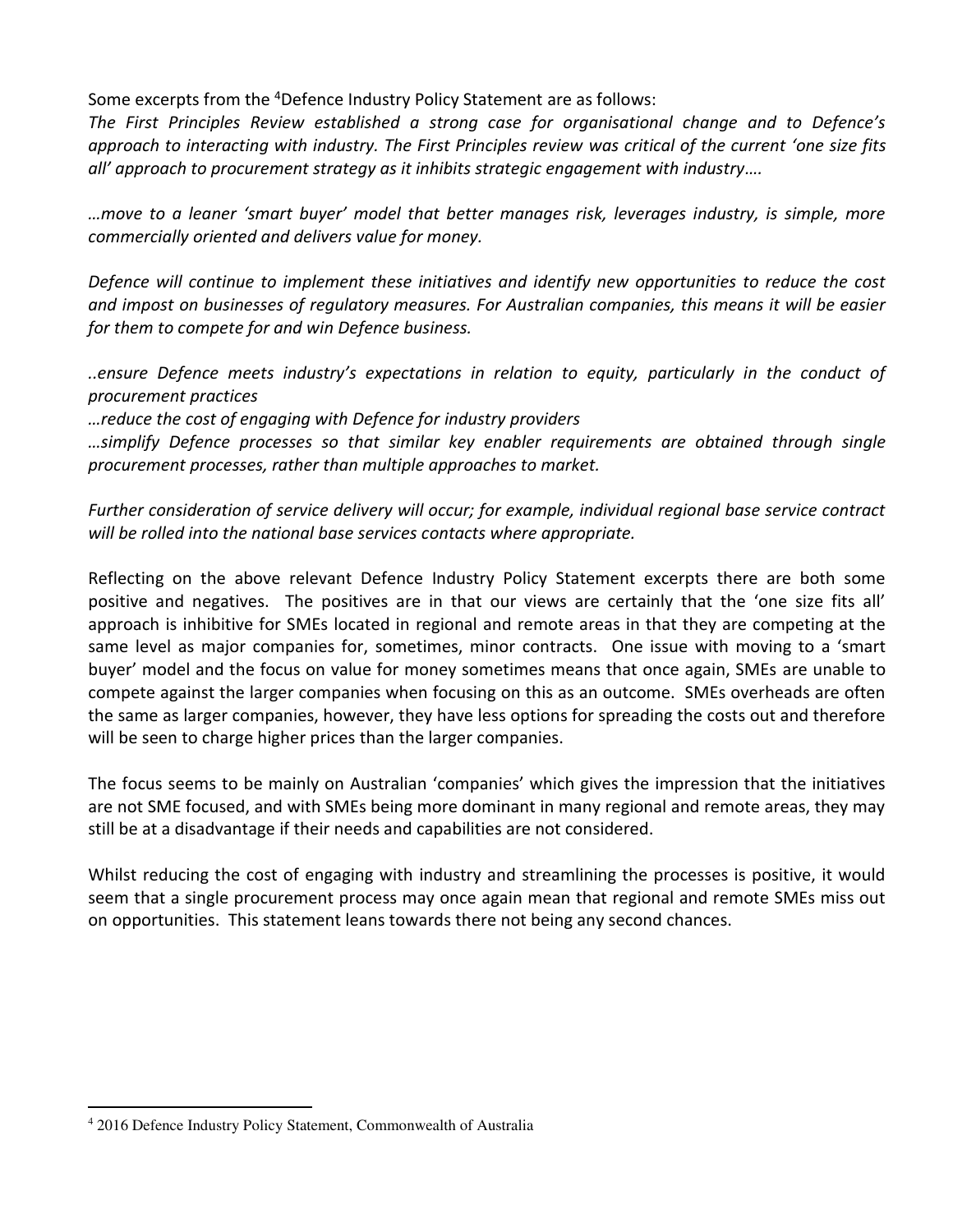#### **Investments in New Facilities, Infrastructure and Operations**

There is no clear evidence that the Department of Defence has contributed to any investments in new facilities, infrastructure and operations outside of the Cultana Training Facility and Woomera Range Complex within the Far North Region. Whist there are on-flow effects from the above mentioned facilities as already outlined, an important confidence building exercise for regional areas such as this would be for the Department to be seen to be contributing to some minor local investments. These could be in the form of visible support for local community and charity organisations to investments into infrastructure, such as local roads, that are affected by the increase of heavy vehicles due to the Defence exercises.

### **Encouraging Awareness of Tendering Opportunities for Rural and Regional Business**

As previously outlined, the Department of Defence can certainly increase its role in encouraging awareness of tendering opportunities. Most opportunities have been heavily promoted by organisations such as RDAFN and local Council or members of Parliament.

At the same time as increasing and encouraging awareness of these opportunities, it is also important that the opportunities are 'realistic'. Local and regional businesses need to be informed of what they can realistically tender for. Experience has found that a lot of work has been put into pre-qualification by SMEs when they had no chance of competing against larger tier one companies. This effort takes time and money for the business, sometimes when they can't really afford it. More information also needs to be provided as to who the larger companies are, what the sub-contract opportunities are and how these can be tendered for.

### **Summary**

Overall, these are certainly positives and negatives in relation to the overall contribution and impact of Defence training activities on rural and regional communities such as ours.

Some recommendations from research carried out and experiences of RDAFN are as follows:

- Greater transparency around realistic tendering and contract opportunities for local and regional businesses
- Streamlined tendering processes which enable SMEs to compete equally with major suppliers with a real focus on sourcing locally or regionally and strict monitoring of this being adhered to
- Greater Department of Defence communication with key organisations, business and community leaders including updates on projects, opportunities and major activities
- Greater Department of Defence presence in the regional townships outside of general duties e.g. presentations at events and to schools
- Consistent and planned purchasing of local goods outside of major contracts (whilst the little bursts as reported in the survey results are great at the time for local businesses, they are not consistent nor do they allow businesses to prepare for an influx or major purchases of goods)
- Increased investment in local infrastructure, minor and major and evident support of local organisations and events e.g. sponsorship opportunities.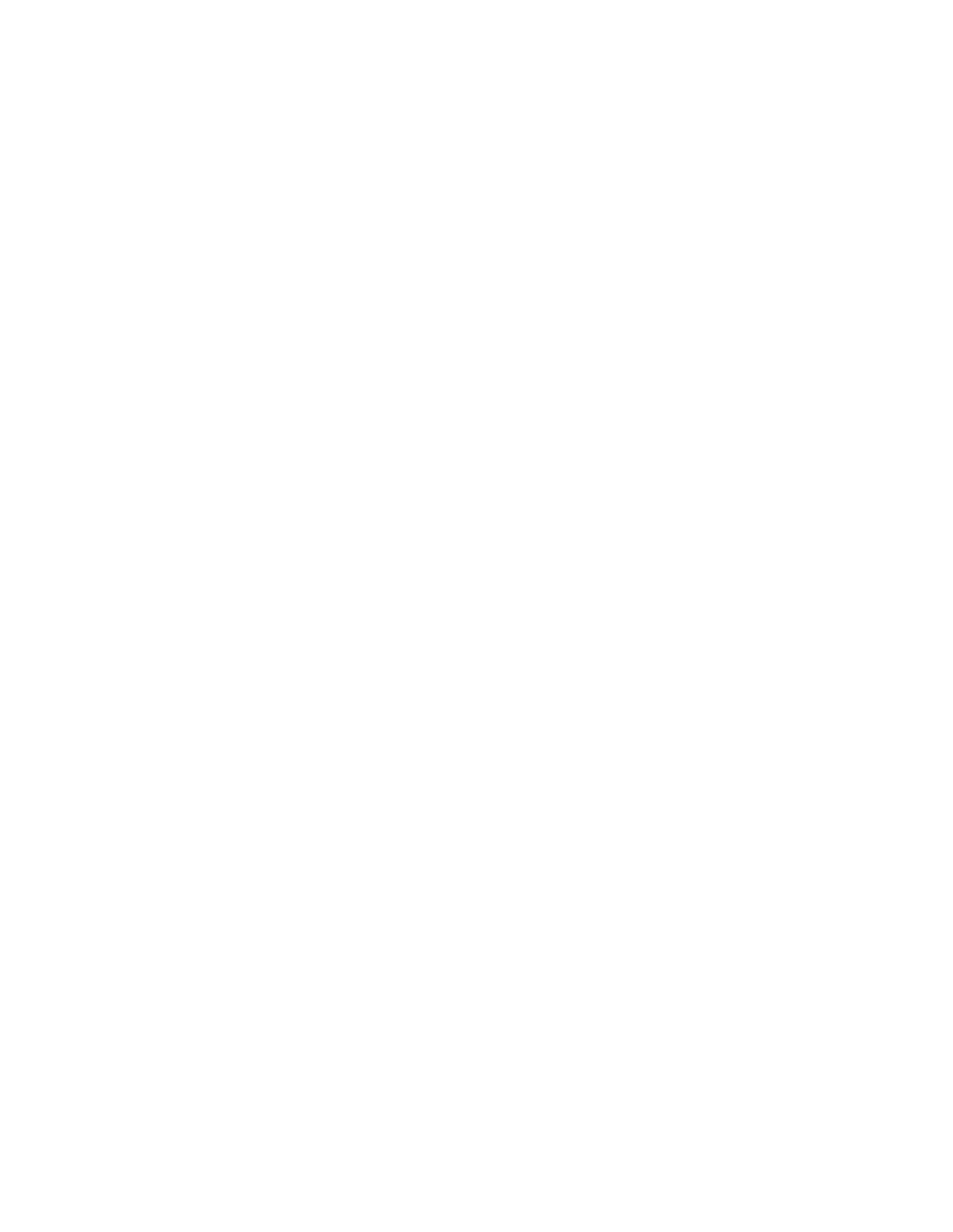RDAFN carried out two surveys to gain information direct from Port Augusta businesses and the general public in relation to Defence activities at the Cultana training facility. For the business only survey, RDAFN directly targeted businesses who attended previous workshops in 2014 and who they worked with for pre-qualification for Defence contracts. The general survey was send out to all Port Augusta businesses as well as being promoted via the RDAFN website and Facebook site to target local residents. A media release was sent out to promote both surveys which results in an interview on ABC radio as well as a story on Southern Cross Television GTS/BKN television news and stories in local papers. However, despite all the promotional effort, only four (4) targeted business and ten (10) general survey responses were received. Whilst this number is very disappointing, the responses and feedback received cannot be discounted. The survey results are summarised as follows:

### Business Survey –

Of the respondents all were aware of information sessions that were held in 2014 regarding local procurement opportunities for the Cultana Expansion Facility Project and heard about it via emails from RDAFN/local members of Parliament or via advertisements in local papers placed by the same. Of those that attended the sessions (50%) one mentioned that the only information to come from the session was about the project but no real focus on opportunities.

One business did apply for a tender for the supply of goods and found the tender process "took a while". This business was not successful in gaining a tender and received no feedback. The others who did not tender gave the following reasons as to why: "onerous pre-qualification process", "work force at that time was not sufficient", and "based on information that you needed to be a tier one company". One business did report that they had benefited from "additional trade and services" as a result of the training exercises and activities at the facility.

General comments received were "we used to supply the Defence units every year they were here, particularly the Darwin based forces, but since they changed to a multinational supplier we receive no support whatsoever" and "appears to still be at the top end level with little information coming out to this region".

Summary/Analysis: Without RDAFN and local members of Parliament and the likes advertising the opportunities and promoting it to businesses, they may not have been aware of them. Defence needs to be more proactive in the smaller and regional communities and to ensure that "real" information and opportunities are promoted to businesses. A review of the tendering process is required to ensure that it is streamlined and accessible for small businesses.

### General Survey –

Of the ten respondents, four were residents and six were businesses. Of the businesses, they are in the retail, earthmoving, food wholesaler and tourism industries. When asked if adequate notice is given when Defence exercises/training activities are being held at Cultana four responded "no", three responded "yes" and two responded with "doesn't affect us" and one didn't respond.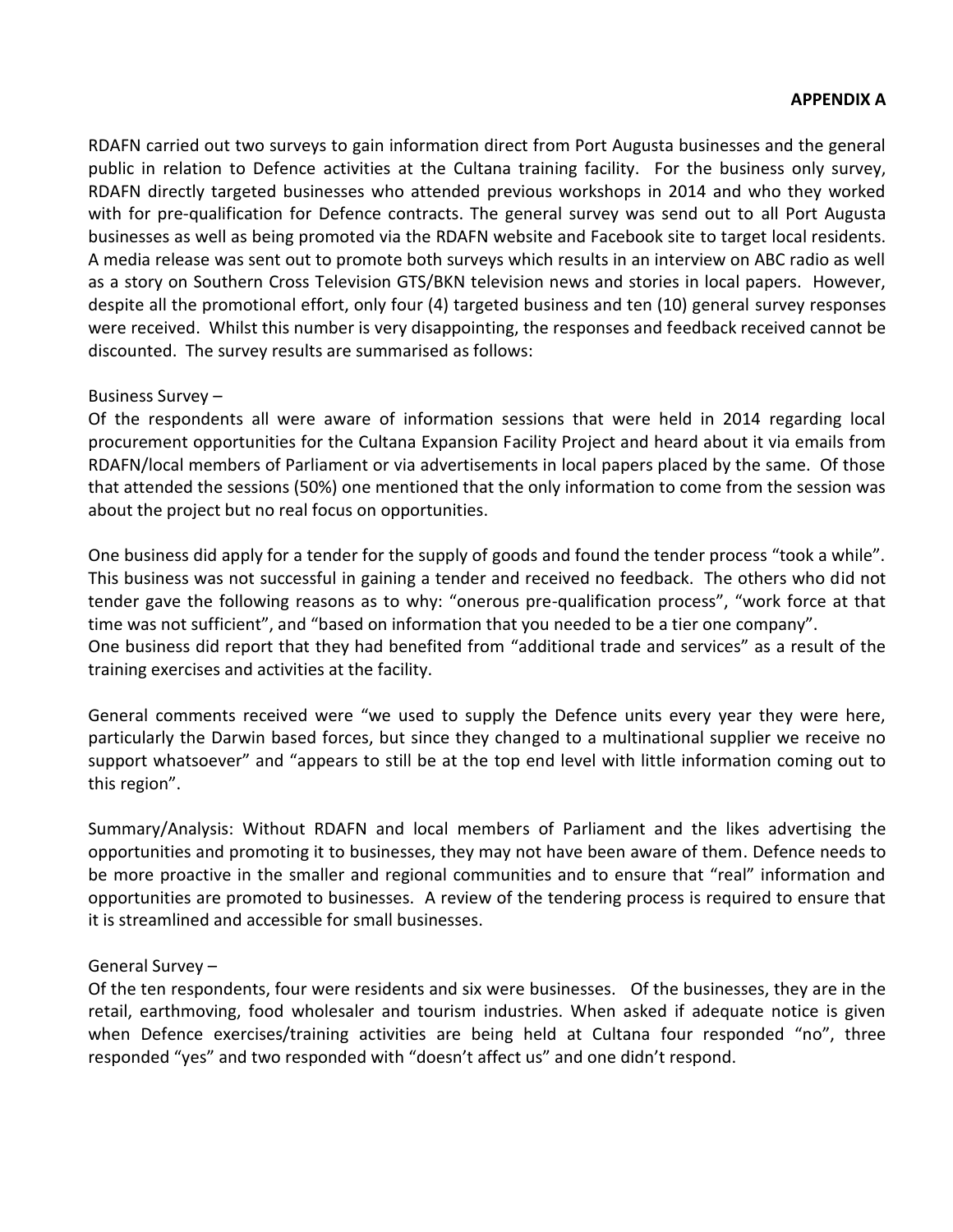The question was asked "do you think the presence of Defence personnel in the community and region has a positive or negative impact, or both? Please explain". One negative answer was received with the following explanation "It creates noise, pollution and then have taken over much loved rural land, they have taken over recreational areas. They create issues on the roadways. Apart from the token gestures of involving themselves in local towns and communities, they are not "seen" to help local businesses or residents. They take but do not giveth back to the economy of the region. They are invisible to the region as far as investing and using local people, businesses and industries!" The positive responses, in summary were "they come into Port Augusta and spend money at the supermarkets and takeaways", "positive impact both economically and socially. It was great to see the Defence personnel out in the community, visiting schools and chatting with citizens. It's also positive that Defence personnel are positive role models for our young people. While in Port Augusta, all personnel are spending money, shopping at our stores, eating at our cafes and restaurants and their presence brings a greatly needed economic boost to our region. Would love to see a more permanent Defence presence in the region so these benefits can be further extended", "at least we get to see what tax payer dollars gets spent on" and "because it means more money is spent in the region".

When asked if the respondents were aware of any investments in facilities, infrastructure and operations that Defence has made in the community, the majority answered "no" with one comment made about "there seems to be a general upgrade of facilities at the base" and one positive story about "they did that big exercise last year in the region, but because the weather was so bad they had to buy up everything from Big W, Target, camping stores etc to keep troops warm. That was one great token. After the exercise finished they donated these items they purchased back to community places that was fantastic, but I do not know of them investing in local business operations, especially small business!"

General comments received were: "Sorry if I come across negative, not against the Defence being in the region but they have taken a lot of our regional lands and resources, but aren't seen to be giving much back. Other than lucky big company tenders that were successful I don't see them investing in local businesses or operations or communities. Except for the token stuff they parade in the media. How about Defence are seen much more to invest particularly in local industries and small businesses, struggling in the region." "It would be a help for both retailers and the army if there was more information flow between both parties so we can better understand their needs." "They need to put a little time into repairing some of the roads that they destroy." "Let's explore opportunities for having a permanent Defence in Port Augusta. The benefits are many and it's great for our economy and out community." "When the Hammel exercise was held Port Augusta, Whyalla and Port Pirie benefited from the army being here they spend large amount of money in all 3 towns it would be beneficial for the area to have army here on a regular basis." "I would like to see them given leave at some time during their training stay to actually provide an opportunity to shop if they wanted to." "The road from the airport to Cultana Training Facility needs repair and updating. Defence would gain greater support from the Port Augusta community if they held an open day showing the development of the new facilities. Also, needs to be greater opportunities for more local businesses to benefit, rather than just fast food and supermarkets. I support the community days where army equipment and personnel are on display in the local community."

Summary/Analysis: Most respondents believed that Defence personnel in the area resulted in positive outcomes for the community. It appears that when personnel interact with the community more e.g.